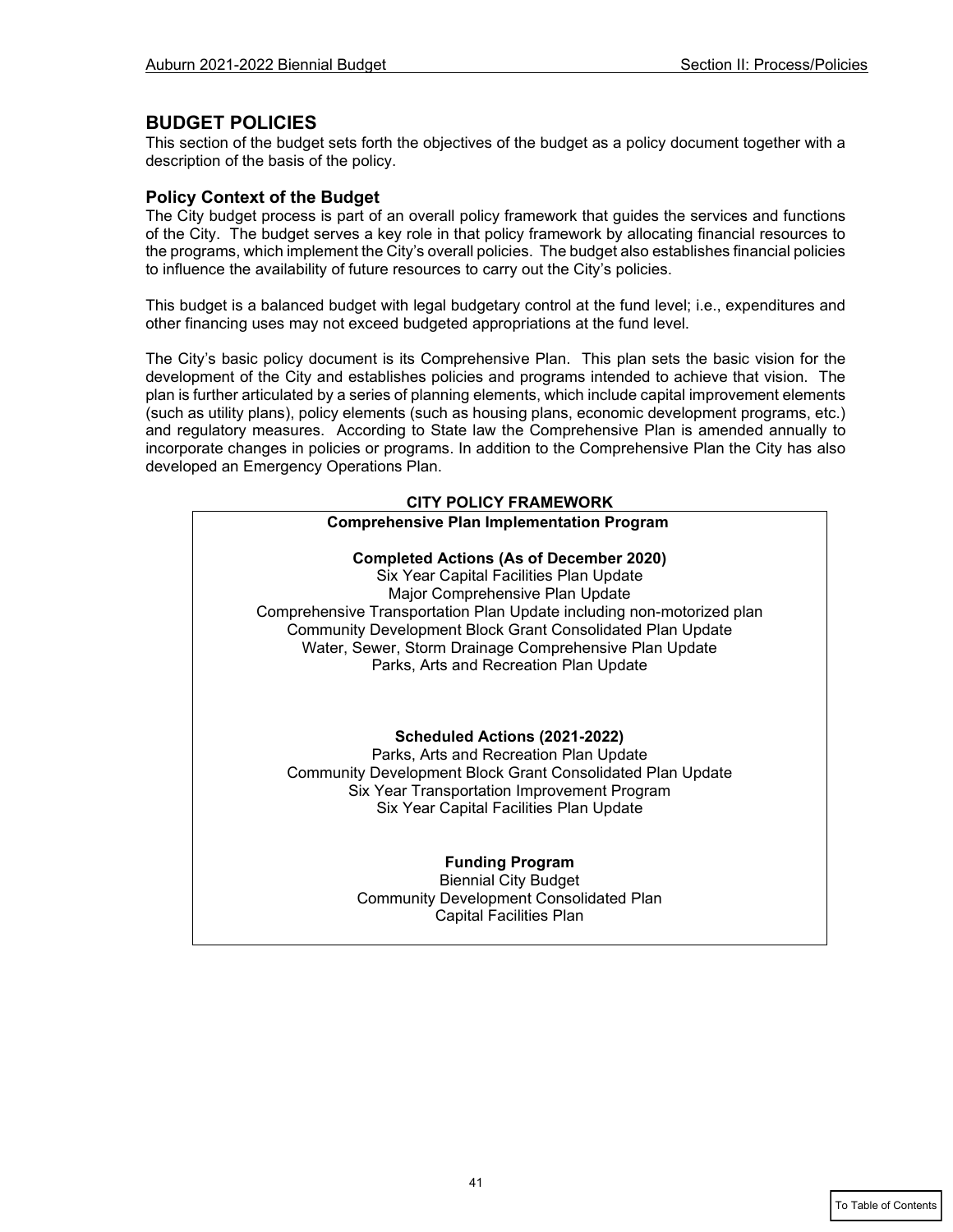### **Budget Policy Development**

The budget process is linked to this policy framework by the development of Council goals. The Citywide goals guide departmental objectives funded by the budget, which govern the activities of various departments in the implementation of the policy. The Capital Facilities Plan, which is derived from the Comprehensive Plan, is funded in the budget process.

Budget policy development involves several distinct steps. This policy starts with an understanding of needs and issues, describes explicit policies governing the development and management of financial resources, identifies broad goals, sets objectives with which to apply available funding, and concludes with specific funding proposals. In assessing issues and needs, this policy builds on actions taken in previous budgets, thereby providing continuity with previous programs. This allows community needs to be addressed on a multi-year basis, rather than attempting to satisfy all needs in one year. Explicit budget policies are statements that describe how financial resources of the City are obtained (various taxes, fees, rates, etc.) together with how they are allocated, managed, and controlled. The Council goals are broad policy statements that outline the significant objectives of the City. Budget objectives are policy statements summarizing the actions that are to be implemented in the budget.

These budget policies result from an ongoing process of economic and financial analysis by the Finance Department. The periodic financial reports, which are routinely reviewed by the Mayor and City Council, monitor progress against this analysis. The development of the Comprehensive Annual Financial Report (CAFR) is also an important part of the process. The financial management policies result from combining the above analysis with Generally Accepted Accounting Principles (GAAP).

### **General Financial Goals**

- 1. To provide a financial base sufficient to sustain municipal services to maintain the social well-being and physical condition of the City;
- 2. To be able to withstand local and regional economic downturns, changes in service requirements and respond to other changes affecting the City and community;
- 3. To maintain an excellent credit rating in the financial community and to assure the taxpayers the City of Auburn is maintained in a sound fiscal condition.

#### **Financial Management Policies**

The following policies guide the manner in which the budget develops, allocates, manages and controls financial resources available to the City. These policies are goals that the City seeks to achieve in its decision-making. However, since fiscal conditions and circumstances continually shift and change in response to operating needs, it may not be practical or always desirable to continually achieve these policies. Therefore, these policies are intended to guide, not govern, financial decision-making and may not be fully achieved within any given budget period.

For each policy, below, is an indication of whether the adopted budget does or does not meet the policy's requirements ("Budget Compliance").

#### **Guiding Principles**

Sustainability of public services, responsibility and transparency in the management of public resources, and equity of financial burden to taxpayers and city service users form the bases for the City's financial management policies. The financial policies that are presented below provide the framework for which these policies are achieved. By following these policies, the City will work to:

- Protect and preserve the public's investment in City assets
- Protect and preserve the City's credit rating
- Provide for predictability and stability in City resources
- Provide for transparency and accountability in City financial management
- Plan for and mitigate looming fiscal issues and challenges
- Comply with State, Federal and local legal and reporting requirements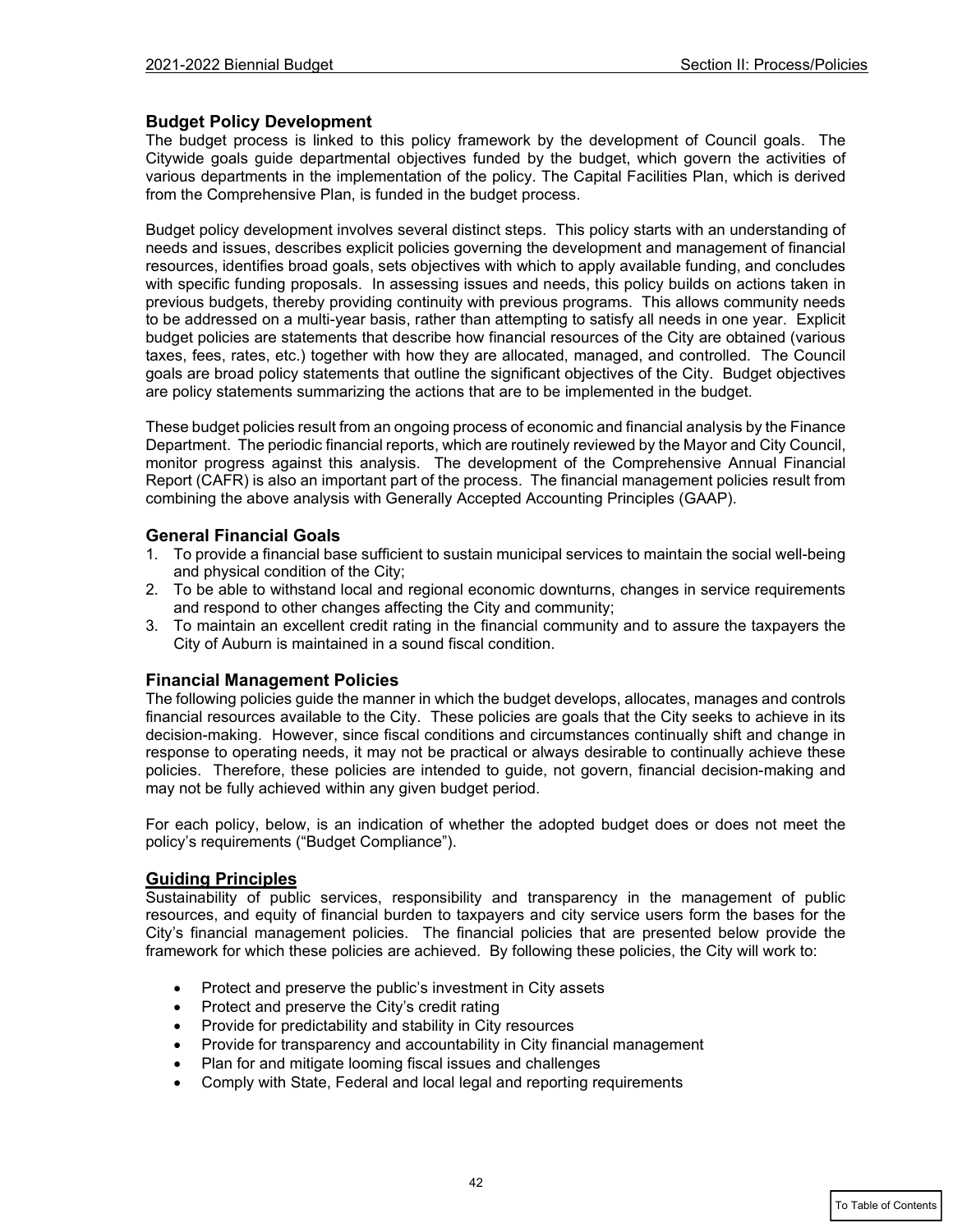## **Organization**

The City's financial policies are organized around several key areas of financial operations. These include:

- 1. Accounting and financial reporting
- 2. Operating budget
- 3. Revenue management
- 4. Capital facilities plan management
- 5. Public utility management
- 6. Debt management
- 7. Equipment replacement
- 8. Cash/Investments management
- 9. Reserve management
- 10. Lines of authority

### **Section 1. Accounting and Financial/Budget Reporting Policies**

General policies governing the City's approach to accounting and financial reporting form the basis for complying with Federal, State and local laws and regulations and provide the framework for managing the finances of the City.

en de la provincia de la provincia de la provincia de la provincia de la provincia de la provincia de la provi **Compliance** 

## **A. Fund and Fund Reporting Structure**

- 1. In accordance with the Governmental Accounting Standards Board (GASB), the financial structure of the City shall be divided into tax-supported governmental funds (including a General Fund to support the governmental services of the City) and self-supporting proprietary funds established for non-governmental purposes. Proprietary funds shall include a series of enterprise funds, which shall be managed as business enterprises, completely supported by revenues derived by that enterprise.
- 2. The accounts of the City and its operating budget shall be maintained in accordance with the State Budgeting, Accounting, and Reporting System (BARS) code.

#### **B. Independent Evaluation**

- 1. The State Auditor will annually perform a financial and compliance audit of the City's financial statements. Their opinions will be contained in the City's Comprehensive Annual Financial Report (CAFR), and the State Auditor's Report.
- 2. As an additional independent confirmation of the quality of the City's financial reporting, the City will annually seek to obtain the Government Finance Officers Association Certificate of Achievement for Excellence in Financial Reporting and the Distinguished Budget Presentation Award. The Budget and CAFR will be presented in a way designed to communicate with citizens about the financial affairs of the City.

#### **C. Budget Reporting**

- 1. Revenues and expenditures for each City fund shall be balanced for each year of the biennium. Any adjustments to budgeted levels shall also be balanced between revenues and expenditures.
- 2. The adopted budget and subsequent amendments to the adopted budget for all funds shall be subject to appropriation that is expressly granted by Council ordinance.
- 3. Quarterly financial status reports will be prepared for City Council review. These reports will assess actual against budgeted revenue and expenditure performance, investment portfolio performance, and retail sales tax performance.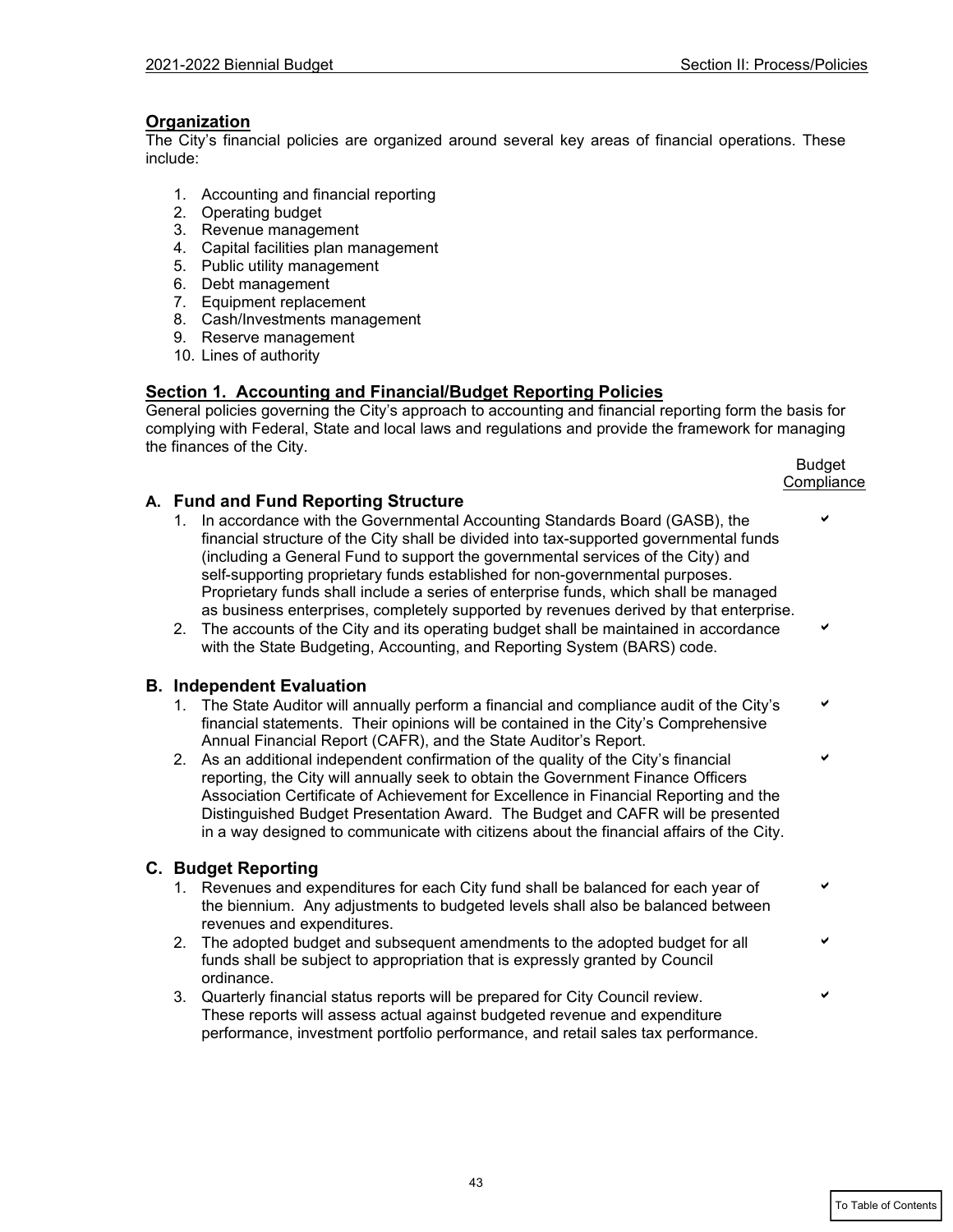# **Section 2. Operating Budget Policies**

An operating budget forms the foundation by which the City manages its resources and spending plans. In order for departments to legally spend money, authority in the form of an appropriation ordinance must be approved by Council. The City's biennial operating budget is developed by the Mayor and reviewed and approved by the City Council at the conclusion of each even-numbered year and takes effect January 1st of each odd-numbered year.

### en de la provincia de la provincia de la provincia de la provincia de la provincia de la provincia de la provi **Compliance**

# **A. General Management**

- 1. The City budget is developed on a biennial (two-year) cycle, coinciding with the calendar year and starts each odd-numbered year (for example, the 2015-2016 budget is effective from January 1, 2015 through December 31, 2016). While the City budget is adopted for a two year period, appropriation of resources is made on an annual cycle.
- 2. Periodic adjustments to the City's biennial budget are necessary to recognize the receipt of unanticipated revenues and/or to modify spending plans. Adjustments to the City's budget will be collated and presented to the City Council for review and approval periodically. There will be generally three (3) adjustments to the budget annually:
	- a. The first adjustment occurs approximately within the first three months of each year and is intended to address unanticipated revenues, spending plan modifications, and carry forwards of unspent project/program budgets on capital projects still in process.
	- b. The second adjustment occurs approximately during the summer and is intended to recognize actual beginning fund balances as a result of completed financial statements for the previous year.
	- c. The final adjustment occurs approximately during the fourth quarter of each year and is intended to address adjustments to revenues and spending plans prior to the conclusion of the year.
	- d. Additional adjustments to the budget may be required as determined by the Finance Department.
- 3. The City should accept ongoing service obligations in new areas of programming only when an adequate on-going source of funding is available.
- 4. A forecast of revenues and expenditures will be prepared concurrent with the preparation of the City's biennial budget. The forecast will cover the six-year period, inclusive of the two years for the new biennial budget (for example, the 2015-2016 budget will include a six-year financial forecast covering the period 2015 through 2020).

# **B. Monitoring and Reporting**

Reports on the status of revenue collections and expenditures against biennial budgeted levels are prepared and presented to the City Council quarterly. These reports will highlight significant trends that may affect the ability of the City to stay within budget and to promote discussion between the City's management team and the City Council as to strategies to remain within budgeted levels.

# **C. Use of One-Time Resources**

One-time funds will not be used to support on-going obligations. One-time resources may only be used to support one-time expenses such as capital investments or to replenish reserves.

# **D. Regional Social Service Funding**

- 1. The City's role in social service funding shall continue to be supplemental (addressing special or unique local needs) to the basic responsibilities of regional agencies.
- 2. The City shall continue to advocate that the responsibility for funding basic social service needs rest with regional (or broader) agencies that have access to a broader basis of funding and can more appropriately address needs on a regional basis.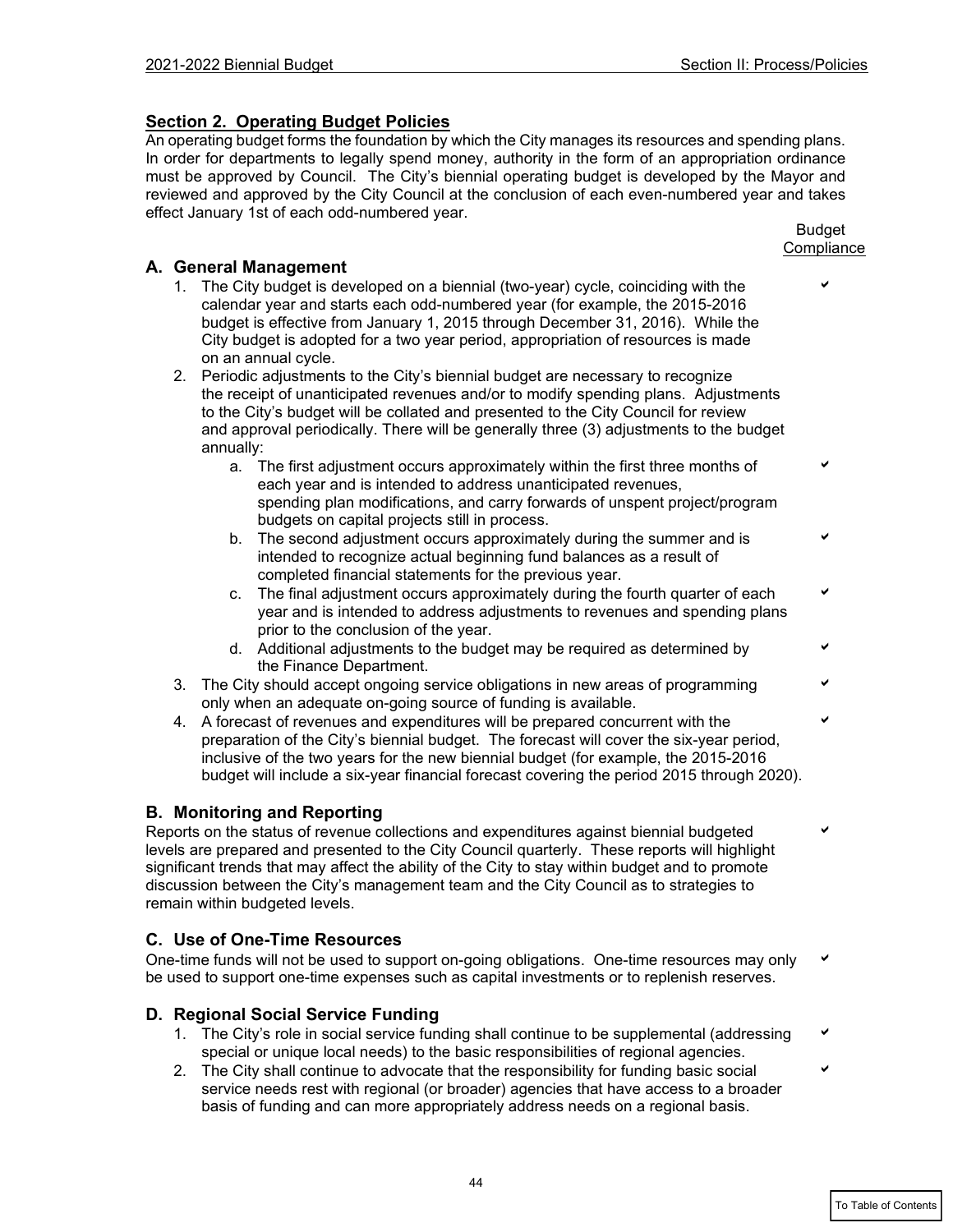## **Section 3. Revenue Management Policies**

A comprehensive revenue management policy is required to ensure the sustainability of public services, to minimize exposure of the City to economic downturns, to provide for financial stability, and to ensure equity between the cost of public services and the users of those services.

|    |                                                                                                                                  | <b>Budget</b><br>Compliance |
|----|----------------------------------------------------------------------------------------------------------------------------------|-----------------------------|
|    | A. General Management                                                                                                            |                             |
|    | 1. Revenue estimates for budget purposes should be conservative yet realistic.                                                   |                             |
|    | 2. Revenue forecasts should be prepared for a six-year period so as to enable                                                    |                             |
|    | identification of trends, changes to laws and regulations that may affect revenue                                                |                             |
|    | growth and collections, and structural issues, such as the forecasted pace of growth                                             |                             |
| 3. | in on-going revenues to on-going expenditures.<br>Timely payment of taxes, fees and charges owed to the City is needed to ensure | ✔                           |
|    | quality public services. The City should aggressively pursue all amounts due to the                                              |                             |
|    | City.                                                                                                                            |                             |
| 4. | Indirect administrative costs associated with the operation of funds should be                                                   |                             |
|    | identified and charged against the operation of those funds.                                                                     |                             |
|    | <b>B.</b> Revenue Diversification                                                                                                |                             |
|    | The City will seek:                                                                                                              |                             |
| 1. | To maintain a diversified mix of revenue to provide for long-term stability and                                                  |                             |
|    | predictability, including exploring and evaluating new and enhanced revenue                                                      |                             |
|    | sources that are available to the City but not currently leveraged.                                                              |                             |
| 2. | To avoid dependence on temporary or unstable revenues to fund basic municipal<br>services.                                       |                             |
| 3. | To avoid dependence on Federal revenues to fund ongoing, basic municipal services.                                               |                             |
| 4. | To develop a cost recovery plan that assess user fees to the extent appropriate for                                              | ✔                           |
|    | the type of service provided, which includes direct costs, capital costs, department                                             |                             |
|    | overhead, and citywide overhead.                                                                                                 |                             |
|    | C. Fees and Charges                                                                                                              |                             |
| 1. | General Fund services should be supported by user fees to the extent appropriate for                                             |                             |
|    | the character of the service and its user.                                                                                       |                             |
| 2. | User fees and charges should be reviewed prior to the start of each biennial                                                     |                             |
|    | budgeting cycle to ensure adequate cost of service recovery.                                                                     |                             |
| 3. | Charges for services should be sufficient to recover the full cost of related services,                                          |                             |
|    | including direct operating costs, and other costs such as capital and overhead costs.                                            |                             |
| 4. | Modifications to user fees require approval by Council.                                                                          |                             |
|    | D. Grants and Unpredictable Revenues                                                                                             |                             |
| 1. | Grant funds or similar contractual revenue of a temporary nature will be budgeted                                                |                             |
|    | only if they are committed at the time of the preliminary budget. Otherwise,                                                     |                             |
|    | separate appropriations will be made during the year as grants are awarded or<br>contracts made.                                 |                             |
| 2. | Unpredictable revenues, such as those derived from the sale of surplus inventory,                                                |                             |
|    | shall be treated as a one-time revenue and shall not be used to support ongoing                                                  |                             |
|    | expenses.                                                                                                                        |                             |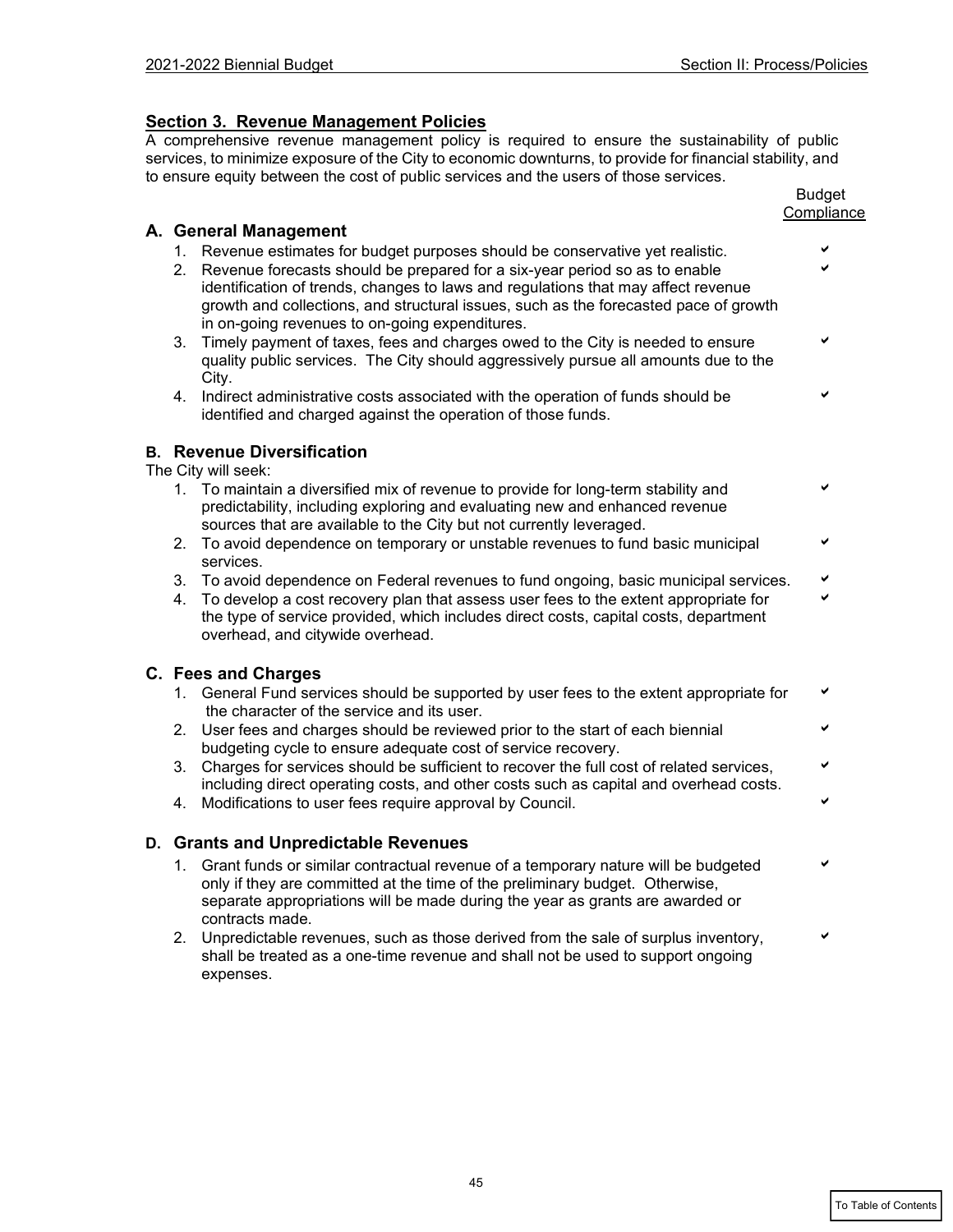## **Section 4. Capital Facilities Plan Financial Management Policies**

Comprehensive capital planning is an integral part of community vitality, maintaining and improving the quality of life of City residents, encouraging economic development, ensuring public safety, and enabling the ability of the City to continue to provide quality public services.

|    |                                                                                                                                                                                                                                                                                                | <b>Budget</b><br>Compliance |
|----|------------------------------------------------------------------------------------------------------------------------------------------------------------------------------------------------------------------------------------------------------------------------------------------------|-----------------------------|
|    | A. General Management                                                                                                                                                                                                                                                                          |                             |
|    | 1. The City will develop a multi-year plan for capital improvements as required by<br>the Growth Management Act of Washington State. The Capital Facilities Plan<br>(CFP) will be updated annually and be financially constrained for the appropriated<br>budget period.                       |                             |
|    | 2. For each capital project, the CFP shall include a description of the project, its need<br>and anticipated benefit to the City, and the anticipated impact the project may have<br>on the City's operating budget, such as additional operating and maintenance<br>(O&M) costs and staffing. |                             |
|    | 3. For each capital project and for each year of the six-year planning period, the<br>CFP shall include an estimate of the cost of construction, an estimate of the annual<br>O&M impact, and anticipated sources of funding.                                                                  | ✔                           |
| 4. | The CFP shall be prepared and submitted to the City Council as part the<br>proposed biennial operating budget. The CFP shall be updated annually.                                                                                                                                              |                             |
| 5. | The burden for financing capital should be borne by the primary beneficiaries of<br>the facility.                                                                                                                                                                                              | ✔                           |
|    | 6. Long-term borrowing for capital facilities should be considered an appropriate method<br>of financing large facilities that benefit more than one generation of users.                                                                                                                      | ✔                           |

# **B. Cost of Private Development**

Private development of residential, industrial, and commercial properties shall pay its fair share of capital improvements that are necessary to serve the development. The City shall utilize statutorily authorized tools such as system development charges, impact fees, mitigation fees, or benefit districts, or other user fees to capture the cost of serving such developments.

# **C. Monitoring and Reporting**

Reports on the status of projects included in the CFP shall be prepared and presented to the City Council monthly. These reports will highlight the status of project construction, scheduling, spending and funding and discuss any significant issues or trends that may affect the ability of the City to stay within budget and to promote discussion between the City's management team and the City Council as to strategies to remain within budgeted levels.

## **Section 5. Public Utility Operating and Capital Financial Management**

Comprehensive operating and capital planning for Water, Sewer, Storm Drainage, and Solid Waste services is required for maintaining public health/safety and quality of life as well as supporting economic development. Each utility is operated as an independent enterprise and as such is expected to be financially self-sufficient and without subsidy from the City's General Fund or other funds. Rate revenue must be sufficient to fully fund the direct and indirect operating, capital, debt service costs, and annual depreciation of each utility.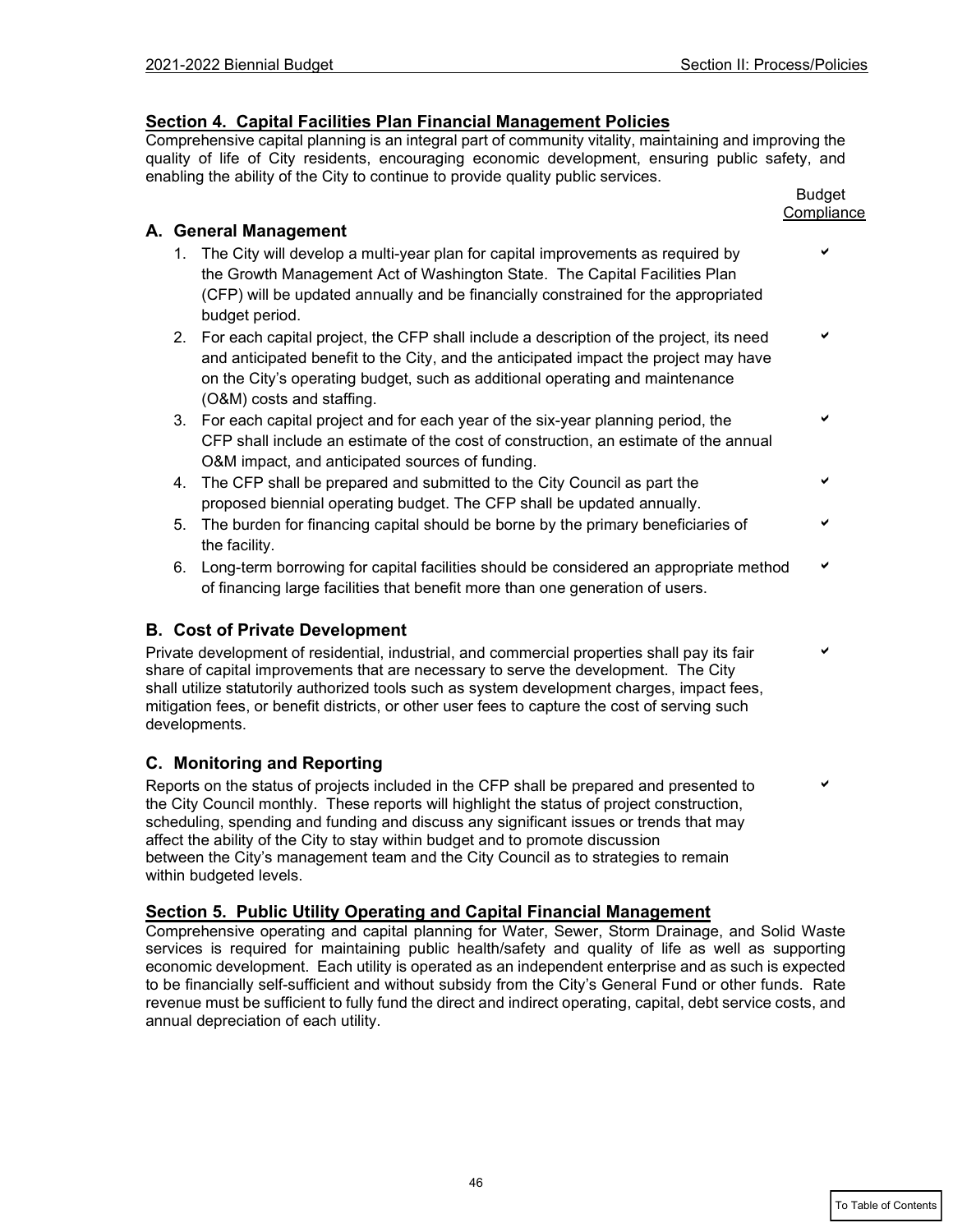#### en de la provincia de la provincia de la provincia de la provincia de la provincia de la provincia de la provi **Compliance**

# **A. General Management**

- 1. Utility financial operations and capital spending plans will be prepared coincident with the City's biennial budget. The utility capital spending plans will be prepared consistent with the City's Comprehensive Plan and in consultation with City Council and the City's Planning Commission.
- 2. The Finance Department will prepare a six-year financial forecast evaluating the revenue requirements for each utility and determine the sufficiency of existing rates to finance forecasted operating and capital costs. The evaluation will include identifying any significant changes in services, customers, laws/regulations, and/or consumer behavior (such as water usage) that may affect utility expenses and revenues. Results of the six-year financial forecast will be reviewed with the City Council coincident with the Council's review of the six-year General Fund financial forecast.
- 3. Similar to the City's General Fund, one-time utility resources (such as grants and fund balance) should not be used to finance on-going utility expenses.
- 4. Enterprise funds shall be budgeted on a flexible basis, which allows activities to expand and contract in accordance with increased or decreased revenue earning activity.
- 5. The City will promote a local improvement district program for certain street, water, sewer, and storm drainage improvements. They will be funded with no protest covenants obtained from property owners whenever possible.
- 6. Enterprise fund working capital in excess of that needed for operations may be used for capital needs in order to conserve the debt capacity of those funds for major facility expansions to meet future needs.
- 7. Depreciation shall be accounted for, and should be used, as a measure of capital development needs in the utilities. As such, the first priority for the use of such funds should be in maintaining existing services. Costs incurred because of growth should be borne by new users, and extension of services to new users should be on the basis of an investment decision by which the capital expenses will be recouped through rate income from new users.

## **B. Utility Rate Management**

- 1. The City should adjust utility and other enterprise fund rates in increments adequate to offset inflation and to maintain adequate working capital balance and equities. Modifications to the City's utility rates and/or rate structure will be reviewed and approved by the City Council. Utility rates should be approved for a rolling three to five year period (for example, utility rates evaluated in 2012 should include recommended rates for the period 2013 through 2017). Approval of utility rates sufficient to support forecasted utility expenses should occur prior to, or concurrent with, approval of the utility budget.
- 2. Utility rates will be sufficient to fully fund the forecasted direct and indirect operational costs and capital costs, including the cost of annual depreciation and to meet utility debt service coverage requirements, if any.
- 3. Utility rates should be periodically evaluated on a cost-of-service basis to ensure sufficiency and equity in the delivery of services to customer classes. Cost of service evaluations should occur once every 4 to 6 years or when significant changes in the mix or makeup of customers occur.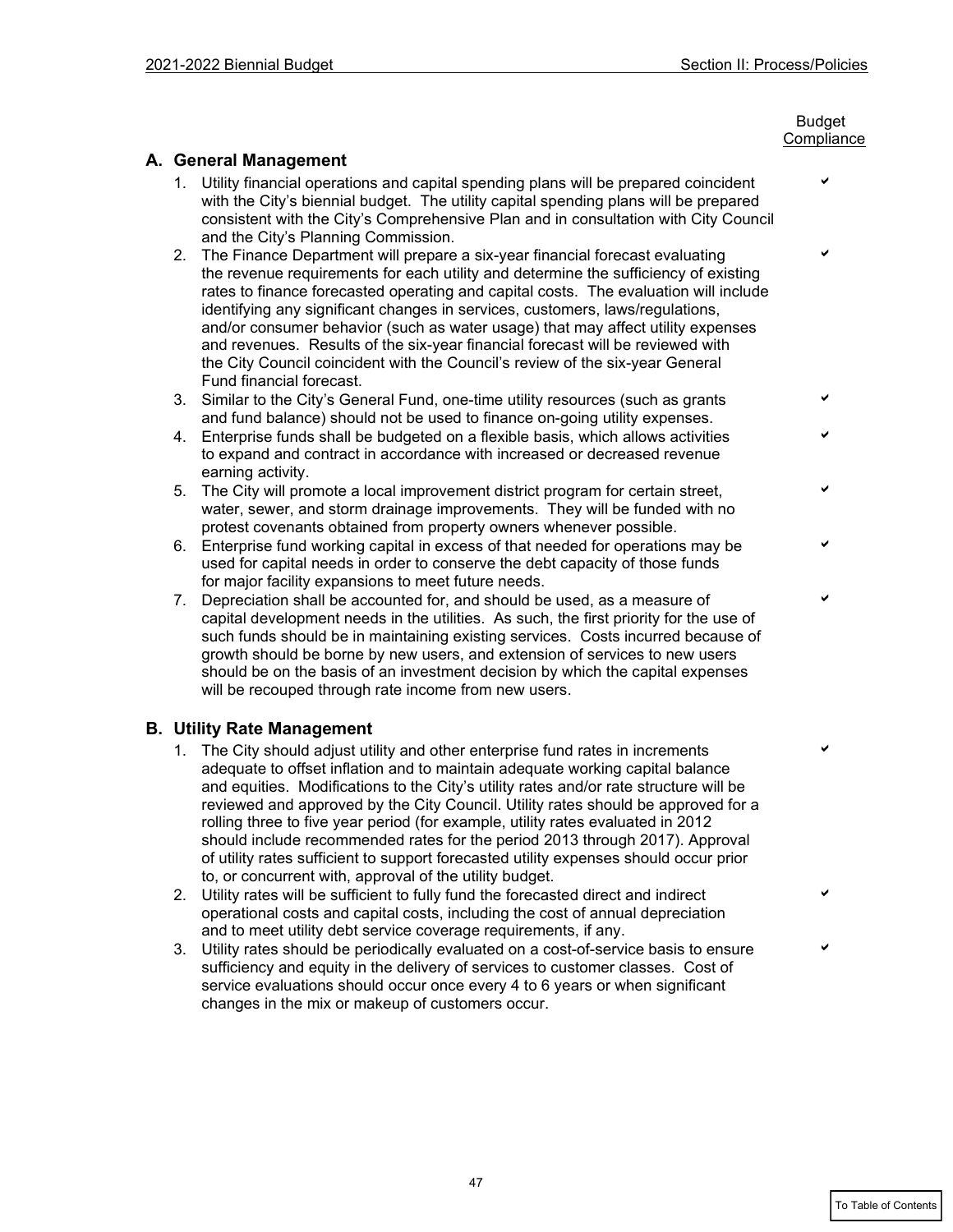# **Section 6. Debt Management Policies**

Strategic use of short and long-term debt is an important element of the City's financial toolbox as its use can leverage existing resources and support temporary/short-term cash flow needs of the City and enable the accomplishment of large investments. However, as debt service payments can obligate City resources over a long period time, its use and impact on City cash flow, ratings by financial institutions, and compliance with statutory requirements should be carefully considered.

|    |                                                                                                                                                                                                                                                                                                                                               | <b>Budget</b><br>Compliance |
|----|-----------------------------------------------------------------------------------------------------------------------------------------------------------------------------------------------------------------------------------------------------------------------------------------------------------------------------------------------|-----------------------------|
|    | A. General Management                                                                                                                                                                                                                                                                                                                         |                             |
| 1. | The City will not use short-term or long-term debt to support ongoing operations.                                                                                                                                                                                                                                                             |                             |
| 2. | Prior to the decision to issue general obligation debt, which is an obligation against<br>the general taxing authority of the City, the feasibility of alternative methods of<br>financing using special assessments, fees/charges, and special revenue debt<br>should first be determined.                                                   |                             |
| 3. | The City will work to maintain strong ratings on its debt including maintaining open<br>communications with bond rating agencies concerning its financial condition.                                                                                                                                                                          | ✔                           |
| 4. | General Obligation (GO) Bond debt should be scheduled for repayment based<br>on the entire outstanding debt not just the individual issue; in a manner which<br>seeks to reduce fluctuation in the total tax rate.                                                                                                                            |                             |
| 5. | The City will strive to improve its bond ratings by improving its financial stability.                                                                                                                                                                                                                                                        |                             |
| 6. | The City shall employ competent financial advisors and bond attorneys for all large<br>bond issues.                                                                                                                                                                                                                                           |                             |
|    | <b>B.</b> Debt Capacity                                                                                                                                                                                                                                                                                                                       |                             |
|    | 1. Annual debt service should not exceed fifteen percent (15%) of operating revenues.                                                                                                                                                                                                                                                         | ✔                           |
| 2. | Total direct debt should not exceed two percent (2%) of the City's assessed value.                                                                                                                                                                                                                                                            | ✔                           |
| 3. | No more than sixty percent (60%) of the City's capital program should be debt<br>financed.                                                                                                                                                                                                                                                    | V                           |
|    | C. Short-Term Debt                                                                                                                                                                                                                                                                                                                            |                             |
| 1. | Short-term debt is defined as a period of three years or less. The City shall use<br>short-term debt to meet temporary cash flow needs that are caused by a delay<br>in receipting of anticipated revenues or for issuing long-term debt.                                                                                                     |                             |
| 2. | Interfund loans may be issued to meet short-term cash flow needs. Interfund<br>loans will only be used when the recipient fund's revenue stream is anticipated<br>to be sufficient to repay the loan.                                                                                                                                         | ✔                           |
| 3. | Interfund loans must be repaid within the period of one year or as stated in<br>the ordinance or resolution, and will bear interest based upon prevailing rates.                                                                                                                                                                              | ✔                           |
| 4. | All interfund loans require Council approval in the form of an ordinance or resolution.                                                                                                                                                                                                                                                       | ✔                           |
| 5. | The City will not use short-term debt for current operations.                                                                                                                                                                                                                                                                                 |                             |
|    | D. Long-Term Debt                                                                                                                                                                                                                                                                                                                             |                             |
|    | 1. Long-term debt is defined as exceeding three years. Long-term debt will only be<br>used when pay-as-you-go financing of capital projects is not feasible. Long-term<br>debt service payments will not exceed the expected life of a project. Long-term debt<br>will be used to finance City needs that can be capitalized and depreciated. |                             |
| 2. | Long-term debt can be refunded if the net present value (NPV) of savings is at<br>least four percent (4%).                                                                                                                                                                                                                                    |                             |
| 3. | Self-supporting bonds (such as special assessment improvement districts) may<br>only be used to finance improvements associated with the subject improvement<br>districts.                                                                                                                                                                    |                             |

# **A. General Management**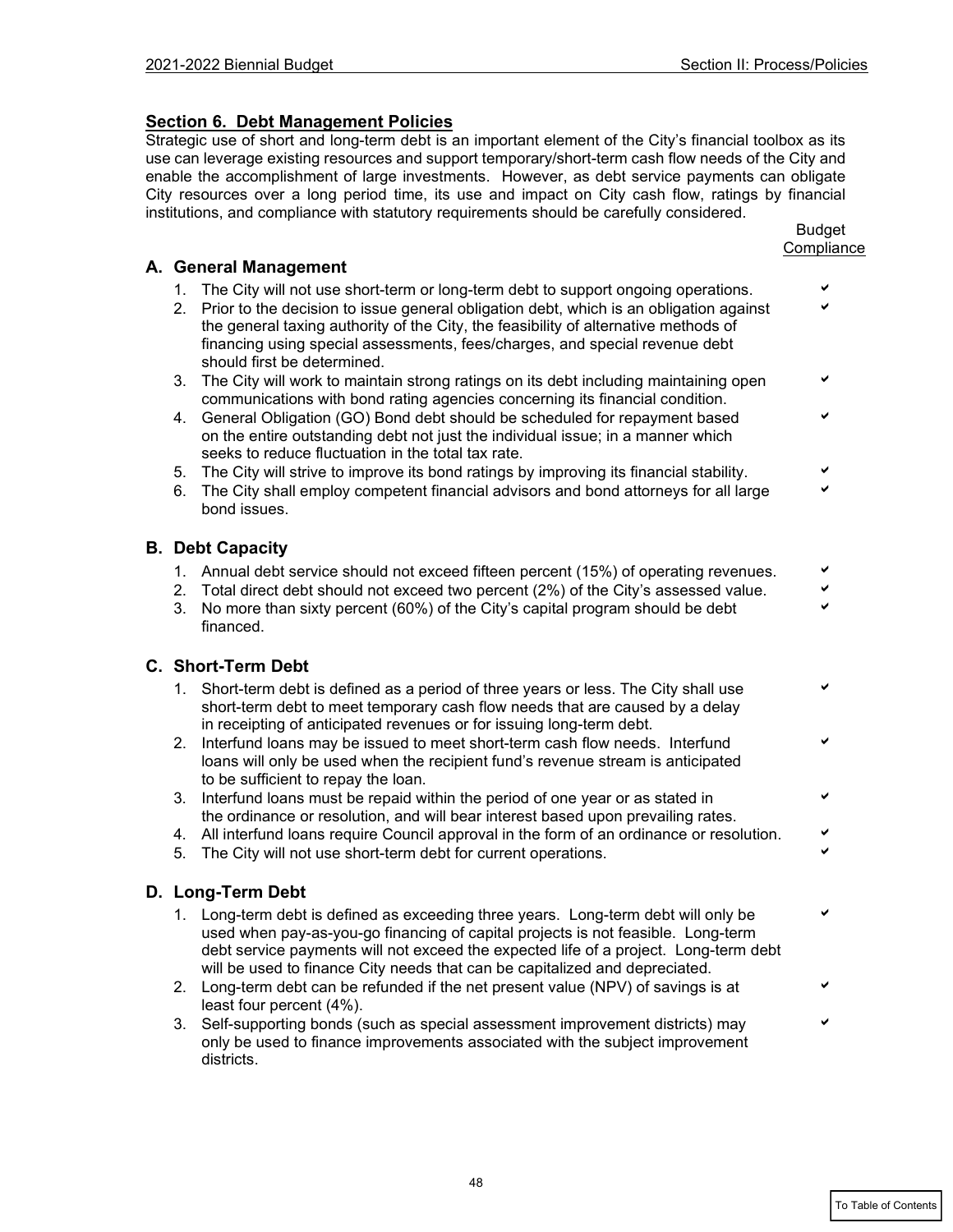#### en de la provincia de la provincia de la provincia de la provincia de la provincia de la provincia de la provi **Compliance**

## **E. Utility Revenue Debt Management**

- 1. The City will strive to maintain a ratio of 50% debt/50% equity (cash), achieved by debt-financing no more than 60% of each six-year utility capital facilities plan.
- 2. Gross utility rate revenue, net of operating expenses exclusive of depreciation, will be sufficient to provide a minimum of 1.25 times debt service coverage of all outstanding revenue bonds or the level of coverage called for in the revenue bond covenants, whichever is greater.
- 3. Revenue bond debt service coverage requirements can be met on a combined utility basis but will be conservatively tested on an individual utility bases. System development revenue, which can be included as part of the coverage test, should be excluded to further provide for conservative testing of coverage requirements.
- 4. In the event new revenue bonds are required to support the planned capital investments of the utility, approval of rates sufficient to pay the debt service including coverage requirements should occur prior to the issuance of such bonds.

### **Section 7. Equipment Replacement**

The City's physical assets, such as vehicles and buildings, represent a significant investment of resources. Timely maintenance and replacement of these assets at the end of their useful lives is necessary for reliability and quality of public services and ensures public and employee safety.

### **A. General Management**

- 1. The City will maintain a comprehensive inventory of its physical assets including its useful life, original purchase date and cost, information on its general condition, and the estimated value of replacement.
- 2. The City will maintain a replacement schedule by physical asset indicating the replacement cost and its corresponding source of funding. The replacement schedule will be reviewed annually and budgeted as part of the City's biennial budgeting process.
- 3. The City will maintain its physical assets at a level adequate to protect the City's capital investment and minimize future maintenance and replacement costs and provide for the timely maintenance and orderly replacement of capital and equipment from current revenues or equipment reserve funds where possible.
- 4. Equipment reserve funds will be maintained at levels sufficient to meet scheduled equipment replacement and ensure public and employee safety and to prevent a deterioration in City assets.
- 5. Accounting and tracking of City assets are codified under Administrative Code Section 100-31.

## **Section 8. Cash / Investment Management**

The City's Investment Policy is codified under Administrative Code #100-40. Consistent with this policy, the Finance Director will annually submit the investment policy to the City Council for review.

## **Section 9. Reserve Policies**

Reserves and reserve management policies are an important and necessary part of any financial management plan. Reserves are established as a hedge against cash flow fluctuations that are expected to occur during the course of the year, to sustain the City during economic downturns, and to sustain City services in the event of unanticipated needs, catastrophic events or natural disasters. The following policies provide definitions for the appropriate level of reserves and how these resources should be replenished in the event they are used.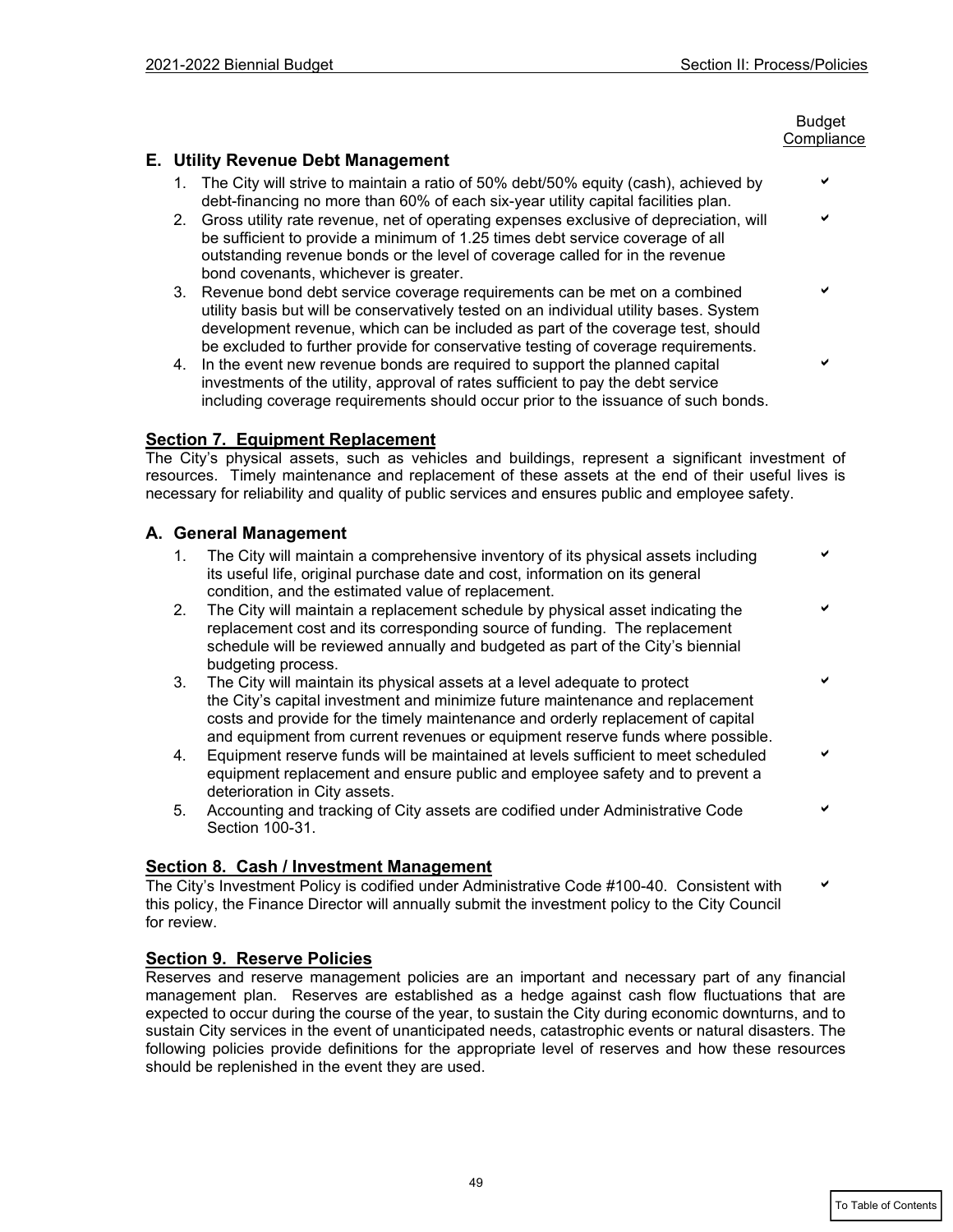|                                                                                                                                                                                                                                                                                                                                                                                                                                                                                                                                                                             |                       |                                                                                                                                                                                                                                                                                                                                                                                                                                              | <b>Budget</b><br>Compliance |  |
|-----------------------------------------------------------------------------------------------------------------------------------------------------------------------------------------------------------------------------------------------------------------------------------------------------------------------------------------------------------------------------------------------------------------------------------------------------------------------------------------------------------------------------------------------------------------------------|-----------------------|----------------------------------------------------------------------------------------------------------------------------------------------------------------------------------------------------------------------------------------------------------------------------------------------------------------------------------------------------------------------------------------------------------------------------------------------|-----------------------------|--|
|                                                                                                                                                                                                                                                                                                                                                                                                                                                                                                                                                                             | A. General Management |                                                                                                                                                                                                                                                                                                                                                                                                                                              |                             |  |
| 1. General government funds should maintain adequate fund balances or working<br>capital to meet unexpected contingencies.                                                                                                                                                                                                                                                                                                                                                                                                                                                  |                       |                                                                                                                                                                                                                                                                                                                                                                                                                                              | ✔                           |  |
| The City will maintain a Cumulative Reserve Fund in an amount of at least<br>2.<br>5% of General Government operating expenditures, with a target of 10%.<br>Expenditures utilizing the Cumulative Reserve Fund are used for stabilization<br>of general operations during counter-cyclical times to protect the City from<br>unforeseen contingencies, to maintain one year of payments of general obligation<br>debt service, and to provide for general governmental capital projects.<br>Accumulation of reserves can be made from a variety of revenue sources and can |                       |                                                                                                                                                                                                                                                                                                                                                                                                                                              |                             |  |
| include one-time revenues and year-end surpluses.<br>Minimum fund operating reserve balances will be maintained as follows:<br>3.                                                                                                                                                                                                                                                                                                                                                                                                                                           |                       |                                                                                                                                                                                                                                                                                                                                                                                                                                              |                             |  |
| a. The General Fund shall maintain at least 8% of total budgeted operating<br>expenditures, with a target of 12%.                                                                                                                                                                                                                                                                                                                                                                                                                                                           |                       |                                                                                                                                                                                                                                                                                                                                                                                                                                              |                             |  |
|                                                                                                                                                                                                                                                                                                                                                                                                                                                                                                                                                                             |                       | b. Each enterprise fund should maintain adequate fund balances or working<br>capital to meet unexpected contingencies and cash flow needs. Each<br>utility fund shall strive to ensure ongoing system integrity through<br>reinvestment in the system.                                                                                                                                                                                       | $\times$ 1                  |  |
| c. Other proprietary funds should maintain working capital balances of 10%<br>to 20% of their budgeted operating, maintenance and capital expenditures.                                                                                                                                                                                                                                                                                                                                                                                                                     |                       |                                                                                                                                                                                                                                                                                                                                                                                                                                              | ✔                           |  |
|                                                                                                                                                                                                                                                                                                                                                                                                                                                                                                                                                                             | d.                    | Replacement reserves shall be established for equipment and computer<br>software should the need continue beyond the estimated initial useful life,<br>regardless of whether the equipment is acquired via lease, gift or<br>purchase. Service charges paid by City departments to the appropriate<br>internal service funds should include an amount to provide for replacements.<br>Minimum reserves for these funds should be as follows: |                             |  |
|                                                                                                                                                                                                                                                                                                                                                                                                                                                                                                                                                                             |                       | i. Equipment Rental and Replacement:<br>Operating reserves of 30 days (excluding depreciation) and<br>replacement reserves equal to three times depreciation.                                                                                                                                                                                                                                                                                | ✓                           |  |
|                                                                                                                                                                                                                                                                                                                                                                                                                                                                                                                                                                             |                       | ii. Innovation and Technology:<br>Operating reserves of 30 days (excluding depreciation) and<br>replacement reserves equal to three times depreciation.                                                                                                                                                                                                                                                                                      | ✔                           |  |
|                                                                                                                                                                                                                                                                                                                                                                                                                                                                                                                                                                             |                       | iii. Facilities:<br>Operating reserves of 30 days and repair and maintenance and                                                                                                                                                                                                                                                                                                                                                             | ✔                           |  |
|                                                                                                                                                                                                                                                                                                                                                                                                                                                                                                                                                                             |                       | replacement reserves equal to 50% of one year of operations.<br>iv. Reserve balances of other funds shall be set during the budget process<br>in an amount consistent with the purpose and nature of the fund.<br>e. Evaluation of reserve levels will be made in conjunction with the City's budget.                                                                                                                                        | ✔                           |  |
|                                                                                                                                                                                                                                                                                                                                                                                                                                                                                                                                                                             |                       | <b>B. Utility Reserve Management</b>                                                                                                                                                                                                                                                                                                                                                                                                         |                             |  |
| 1. Each utility fund should maintain adequate fund balances/working capital to<br>meet cash flow requirements and unexpected contingencies. The City shall maintain<br>minimum working capital balances in these funds for operations and maintenance                                                                                                                                                                                                                                                                                                                       |                       |                                                                                                                                                                                                                                                                                                                                                                                                                                              |                             |  |
| expenses (depreciation not included).<br>a. Water, 20 to 25%, approximately 75 to 90 days;                                                                                                                                                                                                                                                                                                                                                                                                                                                                                  |                       |                                                                                                                                                                                                                                                                                                                                                                                                                                              | ✔                           |  |
|                                                                                                                                                                                                                                                                                                                                                                                                                                                                                                                                                                             |                       | b. Sewer, Storm Drainage, and Solid Waste utility funds, 12 to 16%,<br>approximately 45 to 60 days; and                                                                                                                                                                                                                                                                                                                                      |                             |  |
|                                                                                                                                                                                                                                                                                                                                                                                                                                                                                                                                                                             |                       | c. King County Wastewater Treatment, \$625,000, approximately 3% of total<br>operating expenses.                                                                                                                                                                                                                                                                                                                                             |                             |  |

<span id="page-9-0"></span> $^1$  Exception: Budgeted 2022 Airport Fund ending working capital balance is 8.2% versus a minimum of 10%, due to transfers from Operations to the Capital subfund in both 2021 and 2022 to help fund capital improvements. Per policy (see Subsection D below), the deficit will be replenished within one year unless approved by Council.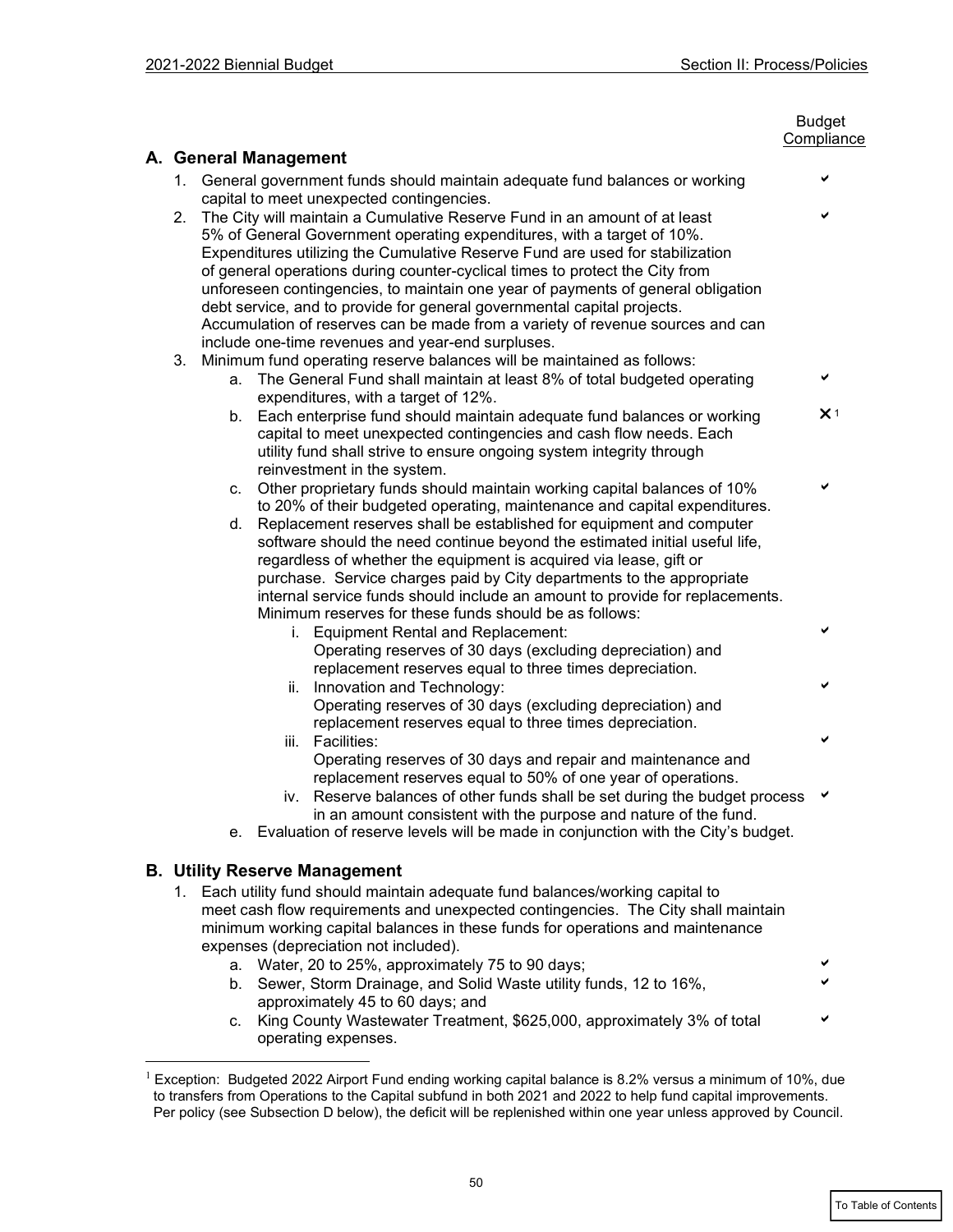# **C. Summary of Reserve Policies**

The following table summarizes reserve management policies by fund type:

| <b>Fund Balance / Working Capital</b> |                            |                                    |                           |                           |  |
|---------------------------------------|----------------------------|------------------------------------|---------------------------|---------------------------|--|
|                                       |                            | <b>Reserve Management Policies</b> |                           |                           |  |
|                                       | <b>Reserve Requirement</b> |                                    | <b>Preliminary Budget</b> |                           |  |
| <b>Fund</b>                           | <b>Minimum</b>             | <b>Target</b>                      | 2021                      | 2022                      |  |
| <b>General Fund</b>                   | 8%                         | 12%                                | 12.8%                     | 8.0%                      |  |
| <b>Cumulative Reserve Fund</b>        | 5%                         | 10%                                | 7.9%                      | 5.4%                      |  |
|                                       | <b>Enterprise Funds</b>    |                                    |                           |                           |  |
|                                       |                            | <b>Reserve Requirement</b>         |                           | <b>Preliminary Budget</b> |  |
| <b>Fund</b>                           | <b>Minimum</b>             | <b>Target</b>                      | 2021                      | 2022                      |  |
| <b>Water Fund (Operations)</b>        | 20%                        | 25%                                | 44.6%                     | 31.0%                     |  |
| Sewer Fund (Operations)               | 12%                        | 16%                                | 105.8%                    | 128.2%                    |  |
| Storm Drainage Fund (Operations)      | 12%                        | 16%                                | 109.6%                    | 128.5%                    |  |
| Sewer Metro Fund                      |                            | \$625,000 (approx. 3%)             | 10.2%                     | 9.9%                      |  |
| Solid Waste Fund                      | 12%                        | 16%                                | 32.9%                     | 29.3%                     |  |
| Airport Fund (Operations)             | 10%                        | 20%                                | 35.8%                     | 8.2%                      |  |
| Cemetery Fund (Operations)            | 10%                        | 20%                                | 27.1%                     | 18.7%                     |  |
| <b>Internal Service Funds</b>         |                            |                                    |                           |                           |  |
|                                       |                            | <b>Reserve Requirement</b>         | <b>Preliminary Budget</b> |                           |  |
| <b>Fund</b>                           | <b>Operating</b>           | Replacement                        |                           |                           |  |
|                                       | <b>Reserves</b>            | <b>Reserves</b>                    | 2021                      | 2022                      |  |
| <b>Facilities Fund</b>                | 8%                         | 50% of annual                      | Operations:               | Operations:               |  |
|                                       |                            | repair and                         | 11.3%                     | 12.3%                     |  |
|                                       |                            | maintenance                        | Capital:                  | Capital:                  |  |
|                                       |                            | expenditures                       | 50.0%                     | 50.0%                     |  |
| Innovation & Technology Fund          | 8%                         | Three times                        | Oper: 12.0%               | Oper: 12.0%               |  |
|                                       |                            | depreciation                       | Repl: 6.3X                | Repl: 4.1X                |  |
| Equipment Rental & Replacement Fund   | 8%                         | Three times                        | Oper: 8.0%                | Oper: 8.0%                |  |
|                                       |                            | depreciation                       | Repl: 3.6X                | Repl: 3.4X                |  |

en de la provincia de la provincia de la provincia de la provincia de la provincia de la provincia de la provi **Compliance** 

# **D. Use and Replenishment**

- 1. Use of reserves to address cash flow needs and for which funds will be replenished  $\sim$ within one year can be authorized with Mayoral approval.
- 2. Use of reserves where replenishment exceeds one year will require review and approval by the City Council. This review will include the need for using reserves, the anticipated plan to replenish the reserve account, the anticipated rate and time period over which the fund will be replenished, and the source of funds. Regular reports to Council will be made as to the status of reserve replenishment.
- 3. The rate of replenishment will not exceed three years of use.